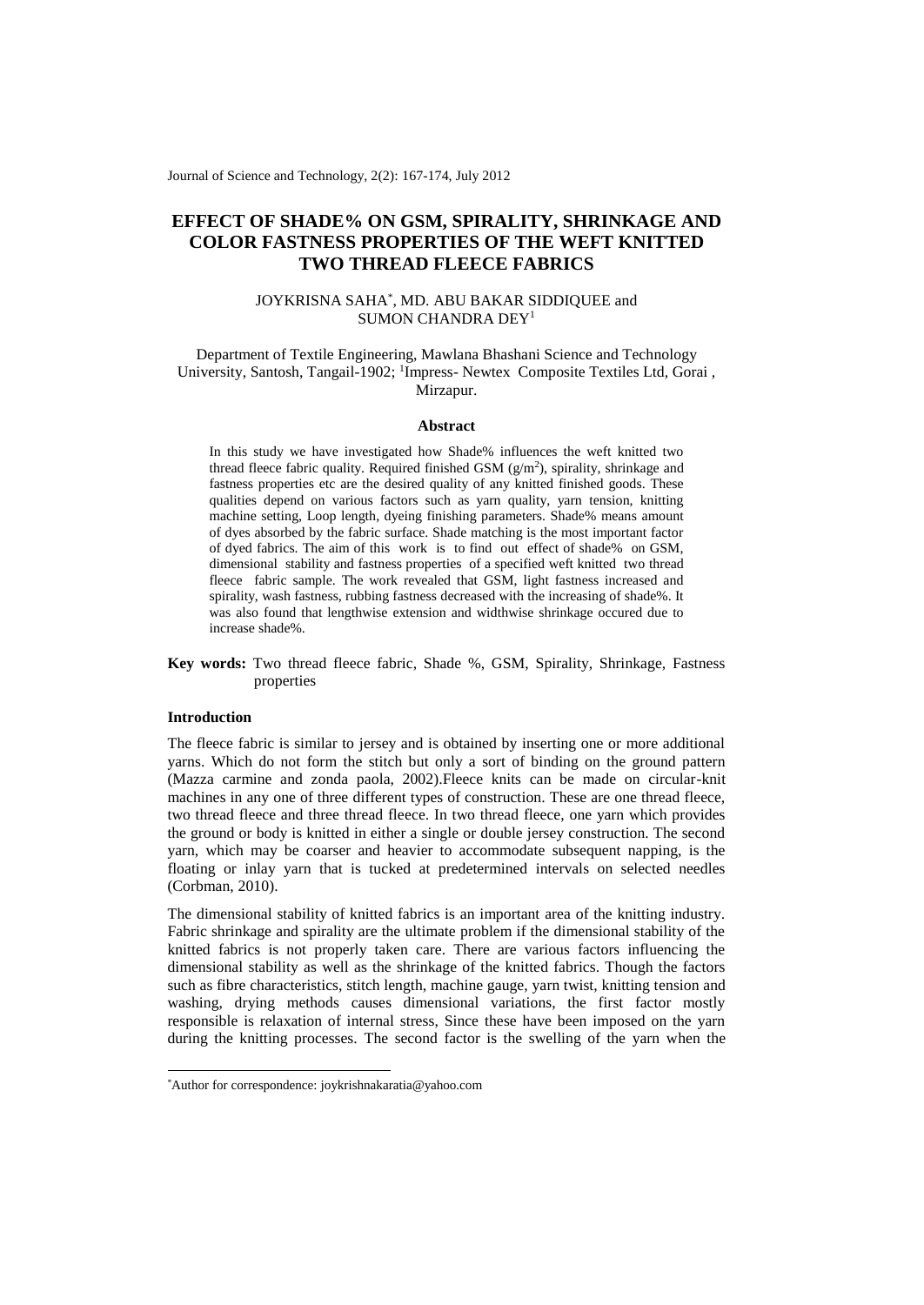fabrics are subjected to wet treatments (Anbumani, 2007). The darkness or lightness of color in dyeing known as the depth of shade, is dependent on the quantity of dye used in ratio to the fibre weight being dyed (Price and cohen,1997).The dyed materials have diversified use. Consequently, they are subjected to treatment with several external agents under diversified conditions. The resistance to such external agents is known as fastness properties. Frequently a compromise must be reached between the cost of attaining a particular color of goods and the fastness properties of such goods (Choudhury,2006).The color fastness of a materials a measure of its resistance to the types of changes and is a characteristic of the entire dye fibre system.(Broadbent,2001)

### **Materials and Method**

**Materials**: Two thread fleece fabric was produced on single jersey circular knitting machine from twenty six count combed yarn and this fabric was dyed at four different shade%, finally these fabrics were finished at the same parameters .Yarn, fabric, machine specification and finishing parameters are given below in Table 1,2,3,4 respectively.

#### **Table 1. Yarn Specification**

| Nominal count. | Actual count          | Type of yarn | TPI | <b>Brand Name</b> | Origin     |
|----------------|-----------------------|--------------|-----|-------------------|------------|
| $26^{s}/1$ Ne  | $25.87\frac{s}{1}$ Ne | Combed       |     | Square            | Bangladesh |

| Fabric<br>sample | Type of Fabric    | GREY.GSM | Required<br>Finished width | Shade% | Color        |
|------------------|-------------------|----------|----------------------------|--------|--------------|
| A                | Two Thread Fleece | 190      | $56$ " open                | 0.11   | Lt Beige     |
| B                | Two Thread Fleece | 190      | 56"                        | 1.2    | Fake Coral   |
|                  | Two Thread Fleece | 190      | 56"                        | 7.0    | <b>Black</b> |
|                  | Two Thread Fleece | 190      | 56"                        | 7.6    | Crimson      |

#### **Table 2. Fabric Specification**

# **Table 3. Machine specification of single jersey knitting machine**

| <b>Brand Name</b> | Jiunn Long |
|-------------------|------------|
| Country of origin | Taiwan     |
| Machine diameter  | 26 inch    |
| No of feeder      | 78         |
| Machine gauge     | 24         |
| No of needles     | 1960       |
| Machine Speed     | $30$ rpm   |

## **Table 4. Finishing parameters**

| <b>Finishing Machine</b> | Temperature | Over feed% | Speed   | Compacting |
|--------------------------|-------------|------------|---------|------------|
| Stenter                  | $165^0C$    | 60-80%     | 40m/min |            |
| Open compactor           | $10^0C$     | 50%        | 25m/min | 15%        |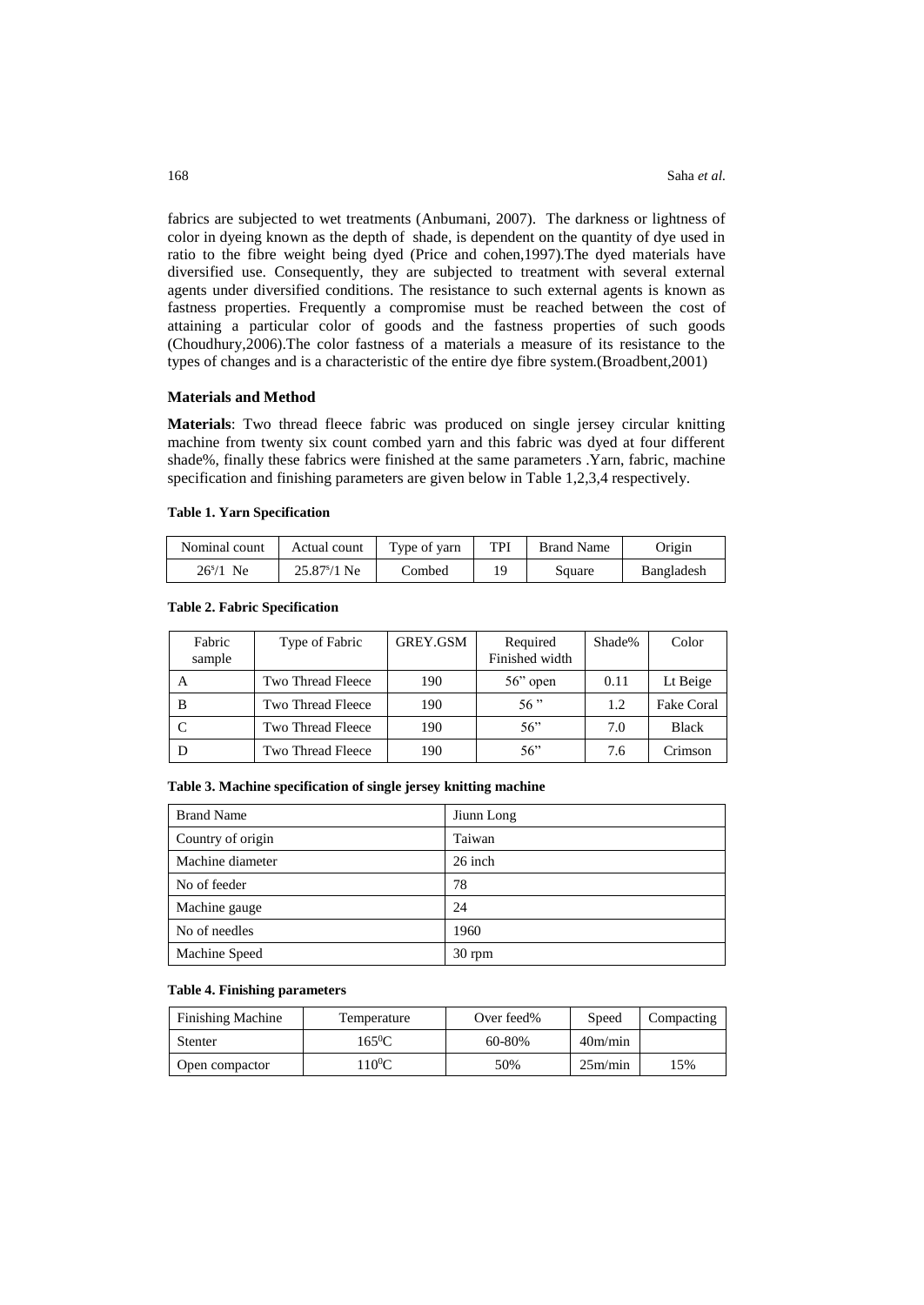## *Method*

An increase or decrease in the length or width of a fabric is called a dimensional change, decrease in size is referred to as shrinkage and an increase as growth. Dimensional change is usually expressed as a percent of the original size of the specimen. Spirality and shrinkage are measured in degree and percentage respectively. But in the industrial or practical purposes Spirality and shrinkage are measured in percentage . For measuring spirality and Shrinkage samples are marked with scale at 50cm (lengthwise and widthwise). No tension is applied to samples during measuring spirality and shrinkage percentage.After dyeing and finishing, four different shade percentage fabric had been taken. At first it was washed by the ISO:6330 method. We had to wash those sample fabrics at 40°C for 40min. After washing we took four sample for drying with line and tumble system. For line and tumble drying we had to dry those sample fabrics for 4 hours at room temperature and 30 min at 60 °C temperature respectively.

*Calculation of Spirality*: Spirality of knitted fabric is obtained when the wale is not perpendicular to the course, forming an angle of spirality with vertical direction of the fabric. Spirality has calculated from the following formulae;

Spring the 
$$
= \frac{\text{left side deformation} + \text{right side deformation}}{2} \times 100\%
$$

\nTable 1: 100%

**(**Factory source**:** Impress- Newtex Composite Textiles Ltd. Gorai , Mirzapur. **)**

*Calculation of Shrinkage :* The specimens are then allowed to cool, preconditioned and then conditioned for another 24 hour to bring them into the same state they were in when they were marked. They are then remeasured on a flat smooth surface and the percentage dimensional change calculated.

 $\text{Shrinkage} = \frac{\text{original measurement} - \text{final measurement}}{\text{original measurement}} \times 100\% \text{ (Savile, 1999)}$ 

*Sequence of operation for spirality and shrinkage determination:*

- (i) Sample size  $50 \text{ cm} \times 50 \text{ cm}$
- (ii) Marking area  $35cm \times 35cm$
- (iii) Liquor ratio 1:50
- (iv) Sample weight should be  $(1.8 \pm 0.1)$  kg. If the sample is less than 1.8kg put the dummy cloth and maintains the weight of 1.8 kg.
- (v) Suitable detergent 0.5% on the weight of the sample.
- (vi) At  $40^{\circ}$ C for 40min in the wash bath.

GSM: Fabric GSM is measured directly with the help of GSM Cutter and electronic balance.

### **Results and Discussion**

Two thread fleece weft knitted fabrics were produced on circular knitting machine at same loop length (loop length 2.80 mm for base and 1.25 mm for loop at the back side of the fabric) and same yarn count but they were dyed four different shade% which are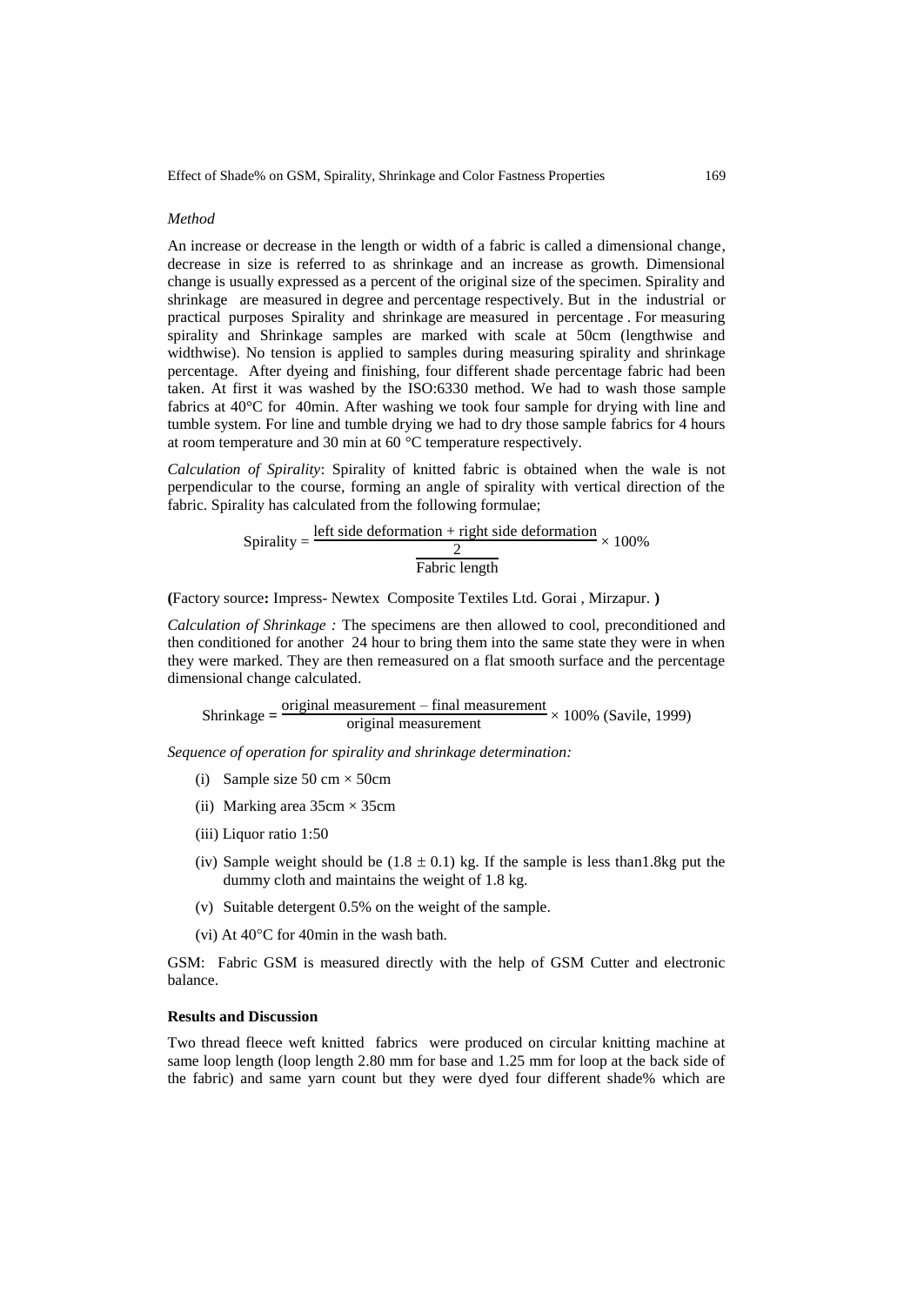represented by A,B,C,D respectively. After knitting, dyeing and finishing, the samples were tested and found the following parameters which was shown in Table no 5:

| Fabric. sample | Yam Count       | Color        | Shade%         | Stitch length (mm) | Grey GSM | Finished<br><b>NSL</b> | Finished Dia (inch) | <b>Dimensional Stability</b>     |                                |            | Condition  | <b>GSM</b>    |
|----------------|-----------------|--------------|----------------|--------------------|----------|------------------------|---------------------|----------------------------------|--------------------------------|------------|------------|---------------|
|                |                 |              |                |                    |          |                        |                     | Length wise Dimension<br>change% | Widthwise Dimension<br>change% | Spirality% | Wash & Dry | After washing |
|                |                 |              |                |                    |          |                        |                     | $-3$                             | $-4$                           | 3.7        | WT         | 245           |
| A              | $26s/+26s/1$    | Lt Beige     | 0.11           | $2.80 + 1.25$      | 190      | 217                    | 57''                | $+3.0$                           | $-4$                           | 5.0        | <b>WL</b>  | 241           |
|                |                 |              |                |                    |          |                        |                     | $-3.2$                           | $-4.3$                         | 3.5        | WT         | 252           |
| B              | $26s/1 + 26s/1$ | Fake Coral   | 1.2            | $2.80 + 1.25$      | 190      | 221                    | 57''                | $+2.8$                           | $-4.3$                         | 4.5        | <b>WL</b>  | 245           |
|                |                 |              |                |                    |          |                        |                     | $-3.0$                           | $-5$                           | 3.2        | WT         | 254           |
| $\mathbf C$    | $26s/1 + 26s/1$ | <b>Black</b> | $\overline{7}$ | $2.80 + 1.25$      | 190      | 230                    | 58''                | $+1.4$                           | $-5$                           | 2.5        | <b>WL</b>  | 252           |
|                |                 |              |                |                    |          |                        |                     | $-3.04$                          | $-5$                           | 0.8        | WT         | 259           |
| D              | $26s/1 + 26s/1$ | Crimson      | 7.6            | $2.80 + 1.25$      | 190      | 236                    | 58''                | $+1.2$                           | $-5$                           | 2.4        | <b>WL</b>  | 256           |

**Table 5. Different parameters of two thread fleece fabric**

(N.B.: WT: wash with tumble dry, WL: wash with line dry)





This figure shows that finished GSM increases with the increases of shade%.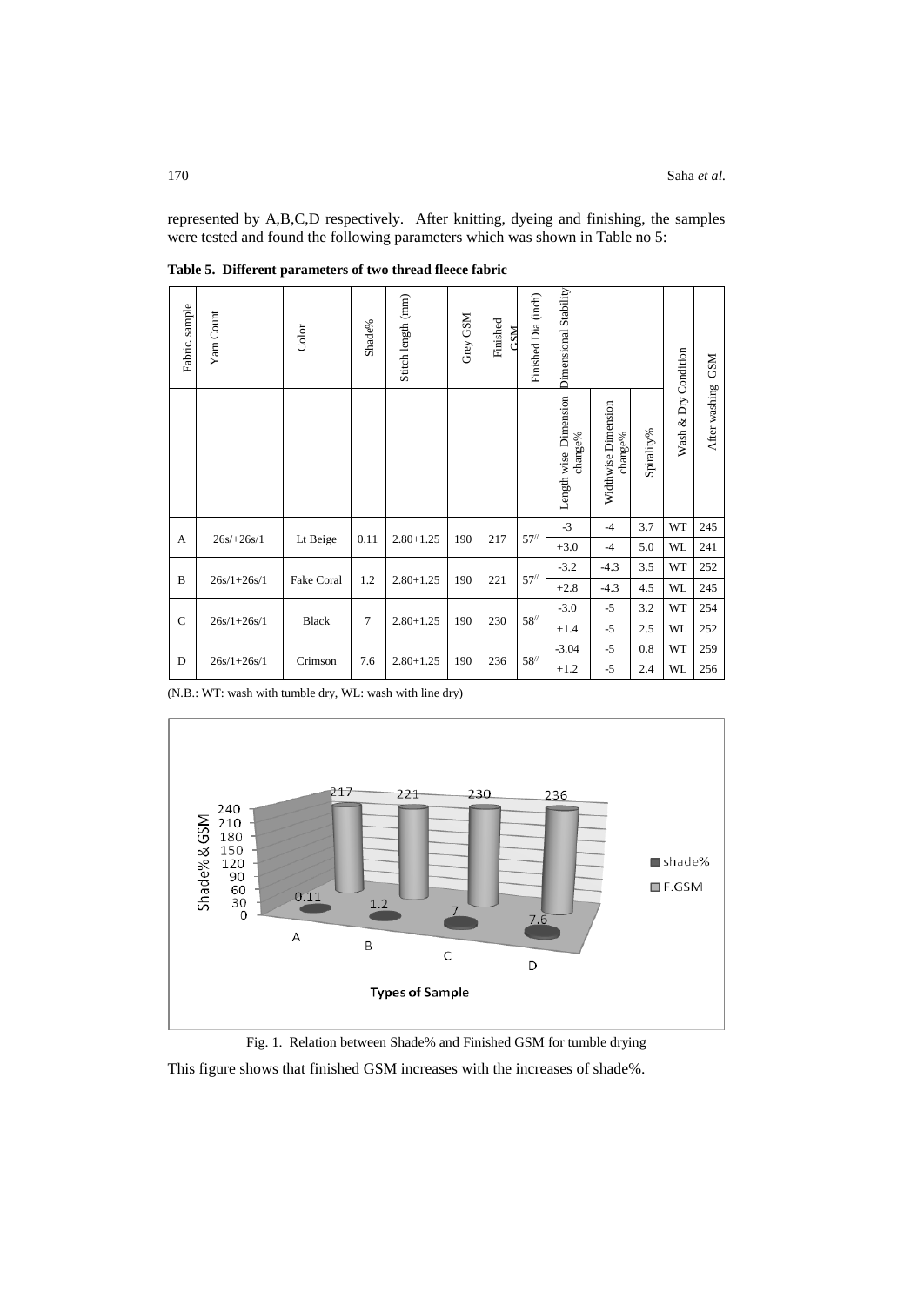Effect of Shade% on GSM, Spirality, Shrinkage and Color Fastness Properties 171



Fig. 2. Relation among Grey GSM, Finished GSM and After wash GSM.

GSM increased most in after wash of those sample fabric comparison with the grey GSM and finished GSM. Also found that GSM increased more in tumble drying than line drying with the increase of shade% due to tumble dryer revolving pressure and temperature.



Fig. 3. Lengthwise extension% in case of wash with line dry

Line drying caused length extension of weft knitted two thread fleece fabric due to the mass of the fabric causing the fabric to be drawn downwards. Lengthwise extension% in sample 'A' is more to the other sample, with the increasing of shade% lengthwise extension decreased.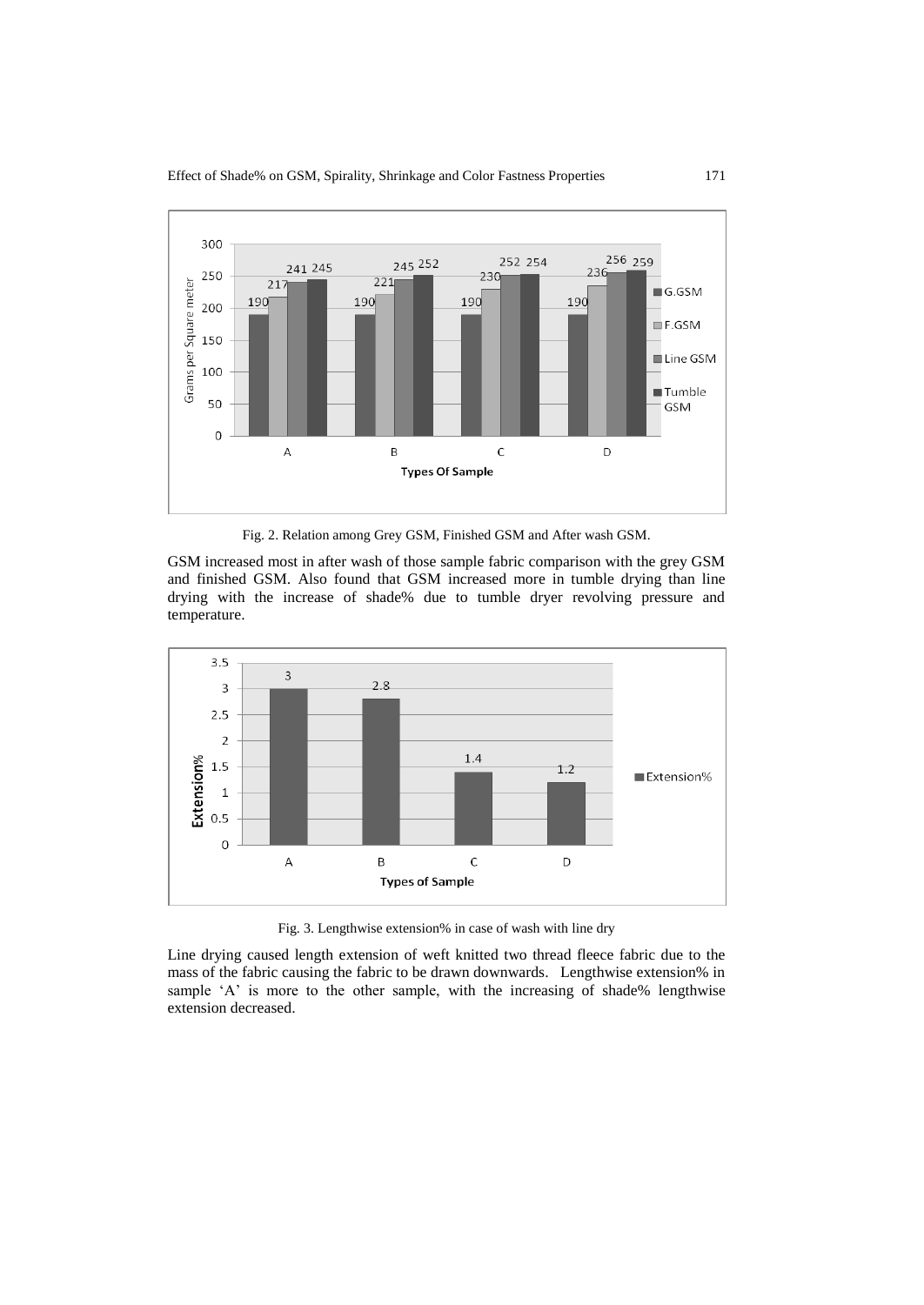

Fig. 4. Lengthwise shrinkage% in case of wash with tumble dry

In tumble drying lengthwise shrinkage was found but in line drying lengthwise extension was found. In case of sample 'B' lengthwise shrinkage% is higher than other samples.



Fig. 5. Widthwise shrinkage% both in wash with line and tumble dry

With the increased of shade% widthwise shrinkage% increased both tumble and line drying.



Fig. 6. Spirality % in case of wash with line and tumble dry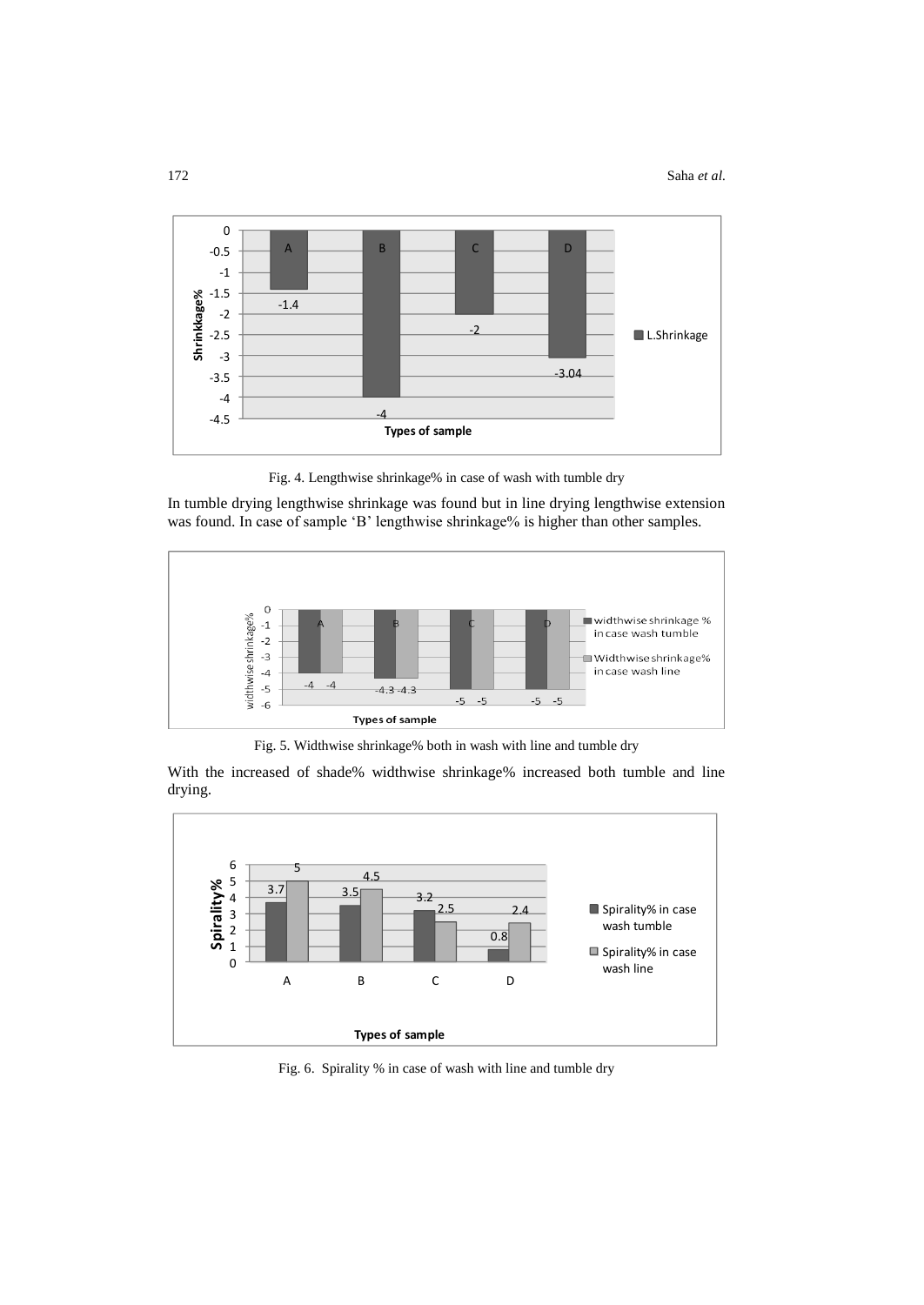From this figure it was found that for line and tumble drying spirality decreasing with the increased of shade%. But in line drying spirality was more than tumble drying except Sample C

| <b>Name of Test</b> | <b>Test Method</b> |                               | <b>Staining in Color</b> | Color        | <b>Fabric sample</b> |  |
|---------------------|--------------------|-------------------------------|--------------------------|--------------|----------------------|--|
|                     |                    | <b>Cotton</b>                 | <b>Wool</b>              |              |                      |  |
| C/F to Wash         | ISO 105-C06        | $4$ to 5                      | $4$ to 5                 | Lt Beige     |                      |  |
| C/F to Perspiration | ISO 105-E04        | $4$ to 5                      | $4$ to 5                 |              |                      |  |
| C/F to Water        | ISO 105-E01        | $4 \text{ to } 5$<br>$4$ to 5 |                          |              | A                    |  |
| $C/F$ to Rubbing    | ISO 105-X12        |                               | 4 to $5(Dry)$ , $4(Wet)$ |              |                      |  |
| $C/F$ to Light      | ISO 105-B02        | $2$ to $3$                    |                          |              |                      |  |
| C/F to Wash         | ISO 105-C06        | $4$ to 5                      | $4$ to 5                 | Fake Coral   |                      |  |
| C/F to Perspiration | ISO 105-E04        | $4$ to 5                      | $4$ to 5                 |              | B                    |  |
| C/F to Water        | ISO 105-E01        | $4$ to 5                      | $4$ to 5                 |              |                      |  |
| $C/F$ to Rubbing    | ISO 105-X12        | 4 (Dry), 3(Wet)               |                          |              |                      |  |
| $C/F$ to Light      | ISO 105-B02        | $2$ to $3$                    |                          |              |                      |  |
| C/F to Wash         | ISO 105-C06        | $3$ to 4                      | $3$ to $4$               | Crimson      |                      |  |
| C/F to Perspiration | ISO 105-E04        | $4$ to 5                      | $4$ to 5                 |              |                      |  |
| C/F to Water        | ISO 105-E01        | $4$ to 5                      | $4$ to 5                 |              | $\mathcal{C}$        |  |
| $C/F$ to Rubbing    | ISO 105-X12        |                               | $3-4$ (Dry), $2$ (Wet)   |              |                      |  |
| $C/F$ to Light      | ISO 105-B02        | $3$ to $4$                    |                          |              |                      |  |
| C/F to Wash         | ISO 105-C06        | $3 \text{ to } 4$             | $3$ to $4$               | <b>Black</b> |                      |  |
| C/F to Perspiration | ISO 105-E04        | $4$ to 5                      | $4$ to 5                 |              |                      |  |
| $C/F$ to Water      | ISO 105-E01        | $4$ to 5                      | $4 \text{ to } 5$        |              | D                    |  |
| $C/F$ to Rubbing    | ISO 105-X12        | 3 (Dry), 2(Wet)               |                          |              |                      |  |
| C/F to Light        | ISO 105-B02        | $3$ to $4$                    |                          |              |                      |  |

**Table 6. Different Color Fastness (C/F) Properties Test Report** 

In color fastness(C/F) test report shows that C/F to perspiration and C/F to water range (4 to 5) are same for all tested sample. But light fastness increasing with the increased of the shade% due to the effect on the color of photochemical fading of a given number of dye molecules is more pronounced the fewer the initial number of molecules. On the other hand, washing fastness is usually inferior for deeper shades since the concentration gradients driving diffusion between the fibre and the washing solution are much higher when more dye is present in the fibres. Rubbing fastness also decreased with the increased of shade %.

# **Conclusion**

The work illustrated that GSM increased due to shade% increased. Lengthwise extension and shrinkage occurred in line and tumble drying process respectively. Widthwise shrinkage happened in both line and tumble drying. Spirality% decreasing with the increased of shade%. Color fastness of different sample against different shade%, light fastness has increased, on the other hand wash and rubbing fastness decreased.